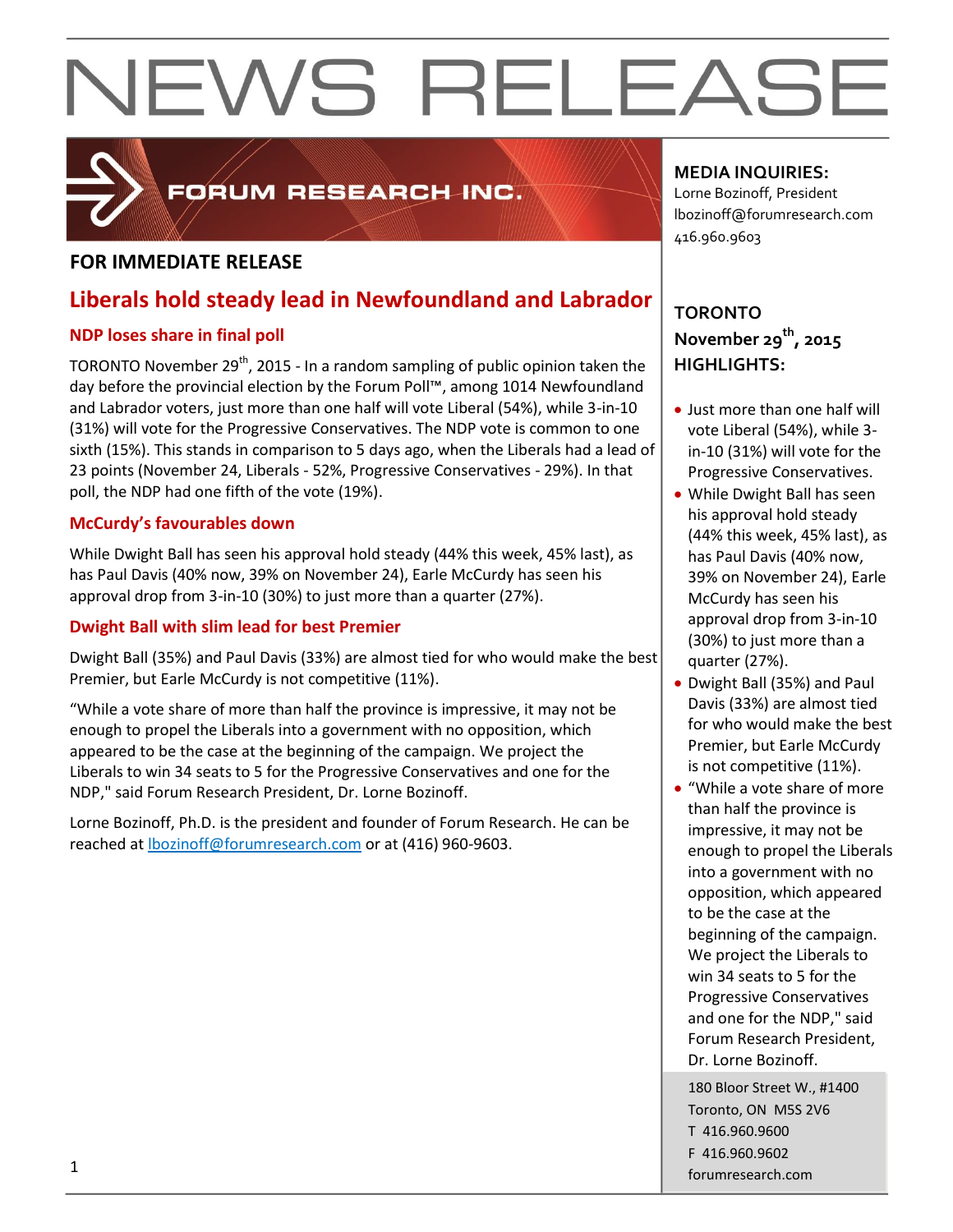#### **Methodology**

The Forum Poll™ was conducted by Forum Research with the results based on an interactive voice response telephone survey of 1014 randomly selected Newfoundland and Labrador voters. The poll was conducted on November 29<sup>th</sup>, 2015.

FORUM RESEARCH INC.

Results based on the total sample are considered accurate +/- 3%, 19 times out of 20. Subsample results will be less accurate. Margins of error for subsample (such as age, gender) results are available at [www.forumresearch.com/samplestim.asp](http://www.forumresearch.com/samplestim.asp)

Where appropriate, the data has been statistically weighted by age, region, and other variables to ensure that the sample reflects the actual population according to the latest Census data.

This research is not necessarily predictive of future outcomes, but rather, captures opinion at one point in time. Electoral outcome depends on the success of the parties at getting out the vote. Forum Research conducted this poll as a public service and to demonstrate our survey research capabilities. Forum houses its poll results in the Data Library of the Department of Political Science at the University of Toronto.

With offices across Canada and around the world, 100% Canadian-owned Forum Research is one of the country's leading survey research firms. This Forum Poll™and other polls may be found at Forum's poll archive at [www.forumresearch.com/polls.asp](http://www.forumresearch.com/polls.asp)

#### **MEDIA INQUIRIES:**

Lorne Bozinoff, President lbozinoff@forumresearch.com 416.960.9603

**TORONTO November 29th, 2015**

180 Bloor Street W., #1400 Toronto, ON M5S 2V6 T 416.960.9600 F 416.960.9602 example to the contract of the contract of the contract of the contract of the contract of the contract of the contract of the contract of the contract of the contract of the contract of the contract of the contract of the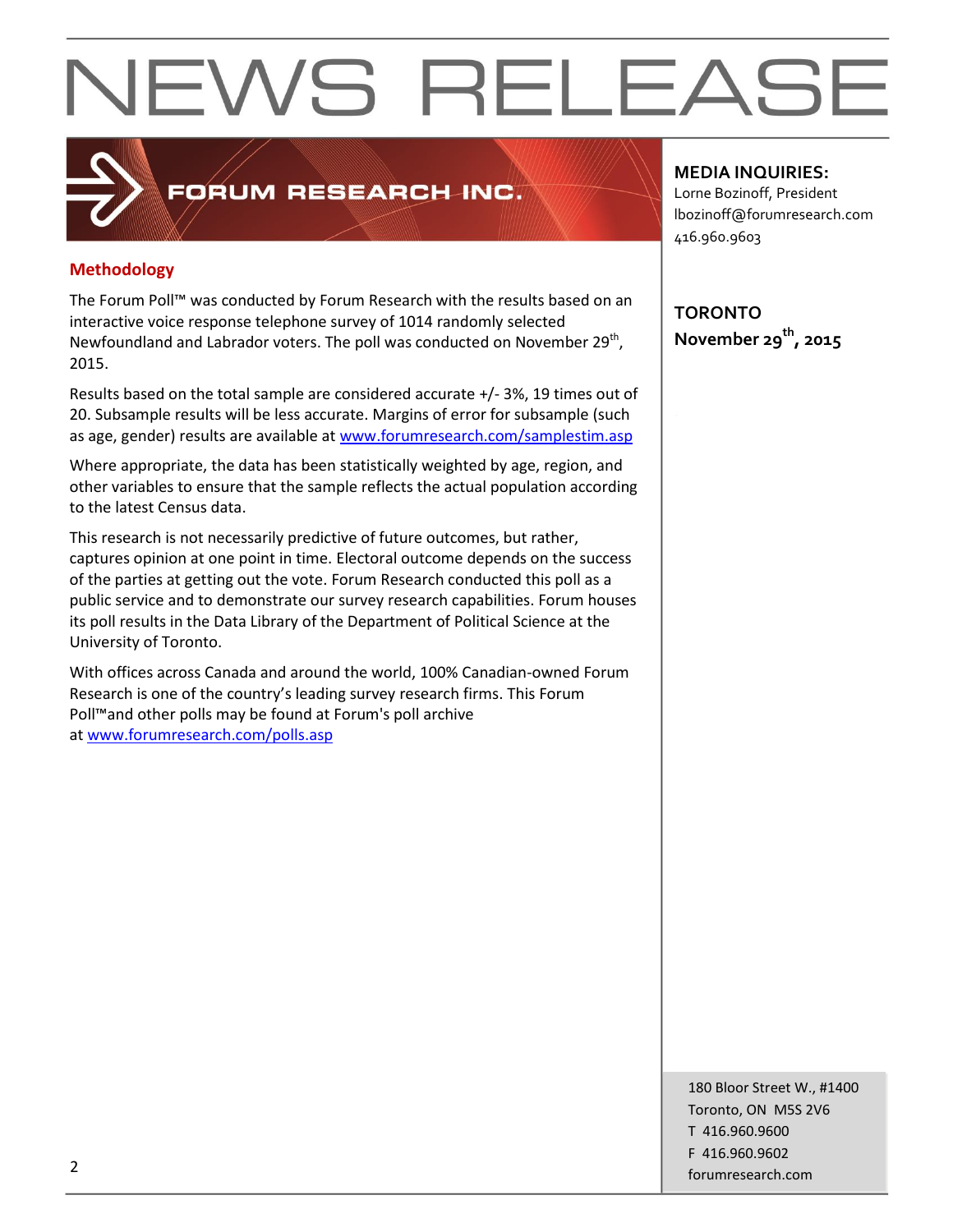## FORUM RESEARCH INC.

#### *Provincial Party Preference – Trending*

| ℅                               |     | Nov. $29^{th}$ , 2015   Nov. $24^{th}$ , 2015   Nov. $6^{th}$ , 2015 |     |
|---------------------------------|-----|----------------------------------------------------------------------|-----|
| Sample                          | 967 | 790                                                                  | 733 |
| <b>Progressive Conservative</b> | 31  | 29                                                                   |     |
| Liberal                         | 54  | 52                                                                   | 65  |
| <b>New Democratic Party</b>     | 15  | 19                                                                   | 13  |
| <b>Other Parties</b>            |     |                                                                      |     |

#### *Paul Davis Approval – Trending*

| ℅                 |      | Nov. 29 <sup>th</sup> , 2015 Nov. 24 <sup>th</sup> , 2015 Nov. 6 <sup>th</sup> , 2015 |     |  |  |
|-------------------|------|---------------------------------------------------------------------------------------|-----|--|--|
| Sample            | 1014 | 842                                                                                   | 766 |  |  |
| Approve           | 40   | 39                                                                                    | 34  |  |  |
| <b>Disapprove</b> | 42   | 43                                                                                    | 43  |  |  |
| Don't know        | 18   | 18                                                                                    | つっ  |  |  |

#### *Dwight Ball Approval – Trending*

| ℅                 |      | Nov. 29 <sup>th</sup> , 2015 Nov. 24 <sup>th</sup> , 2015 Nov. 6 <sup>th</sup> , 2015 |     |
|-------------------|------|---------------------------------------------------------------------------------------|-----|
| Sample            | 1014 | 842                                                                                   | 766 |
| Approve           | 44   | 45                                                                                    | 46  |
| <b>Disapprove</b> | 35   | 33                                                                                    | 24  |
| Don't know        | 20   | 22                                                                                    |     |

#### *Earle McCurdy Approval – Trending*

| ℅                 |      | Nov. 29 <sup>th</sup> , 2015 Nov. 24 <sup>th</sup> , 2015 Nov. 6 <sup>th</sup> , 2015 |     |
|-------------------|------|---------------------------------------------------------------------------------------|-----|
| Sample            | 1014 | 842                                                                                   | 766 |
| <b>Approve</b>    | 27   | 30                                                                                    | 30  |
| <b>Disapprove</b> | 46   | 47                                                                                    | 34  |
| Don't know        | 27   | 23                                                                                    | 35  |

#### *Best Premier of NL – Trending*

| ℅                    | Nov. $29^{th}$ , 2015 | Nov. 24 <sup>th</sup> , 2015 | Nov. 6 <sup>th</sup> , 2015 |
|----------------------|-----------------------|------------------------------|-----------------------------|
| Sample               | 1014                  | 842                          | 766                         |
| <b>Paul Davis</b>    | 33                    | 30                           | 25                          |
| <b>Dwight Ball</b>   | 35                    | 34                           | 37                          |
| <b>Earle McCurdy</b> | 11                    | 10                           | 10                          |
| None of these        | 13                    | 15                           | 14                          |
| Don't know           |                       | 10                           | 15                          |

#### **MEDIA INQUIRIES:**

Lorne Bozinoff, President lbozinoff@forumresearch.com 416.960.9603

#### **TORONTO**

**November 29th, 2015**

180 Bloor Street W., #1400 Toronto, ON M5S 2V6 T 416.960.9600 F 416.960.9602 forumresearch.com and the set of the set of the set of the set of the set of the set of the set of the set of the set of the set of the set of the set of the set of the set of the set of the set of the set of the set of th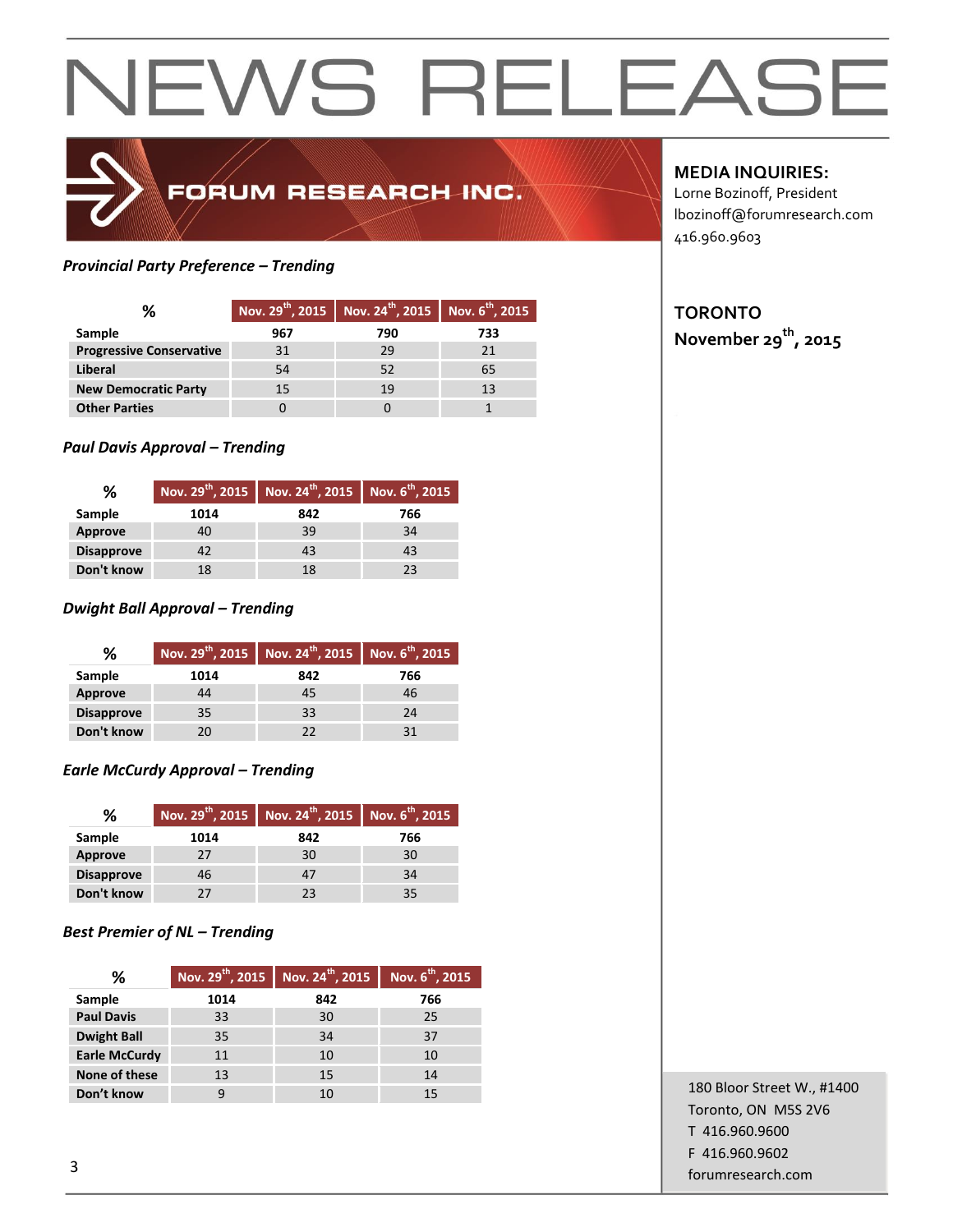

#### *Current Provincial Party Preference*

*'In the provincial election called for November 30, which party are you most likely to vote for or have you voted for already?' + 'Even though you may not have made up your mind, which party are you leaning towards at this time?'*

#### *[Decided/Leaning]*

#### *Age / Gender*

| %                               | <b>Total</b> | 18-34 | 35-44 | 45-54 | 55-64 | $65+$ | <b>Male</b> | Female |
|---------------------------------|--------------|-------|-------|-------|-------|-------|-------------|--------|
| Sample                          | 967          | 187   | 124   | 193   | 240   | 223   | 529         | 438    |
| <b>Progressive Conservative</b> | 31           | 25    | 28    | 34    | 28    | 34    | 30          | 31     |
| Liberal                         | 54           | 55    | 43    | 50    | 62    | 58    | 57          | 53     |
| <b>New Democratic Party</b>     | 15           | 20    | 29    | 15    | 11    | 8     | 14          | 16     |
| <b>Other Parties</b>            | 0            | 0     | 0     | 0     | 0     | 0     | 0           | 0      |

#### *Region*

| %                                        | <b>Total</b> | St John's and<br>the Avalon<br>Peninsula | <b>Grand Falls-Windsor</b><br>and Central<br><b>Newfoundland</b> | <b>Corner Brook and</b><br>Western<br><b>Newfoundland</b> | <b>Labrador</b> |
|------------------------------------------|--------------|------------------------------------------|------------------------------------------------------------------|-----------------------------------------------------------|-----------------|
| Sample                                   | 967          | 702                                      | 120                                                              | 118                                                       | 27              |
| Progressive<br>Conservative              | 31           | 34                                       | 34                                                               | 17                                                        | 18              |
| <b>Liberal</b>                           | 54           | 50                                       | 54                                                               | 71                                                        | 54              |
| <b>New</b><br><b>Democratic</b><br>Party | 15           | 17                                       | 12                                                               | 11                                                        | 28              |
| <b>Other Parties</b>                     | $\Omega$     | $\mathbf 0$                              | 0                                                                | $\Omega$                                                  | $\overline{0}$  |

#### *Past Provincial Party Preference*

| %                               | <b>Total</b> | <b>Progressive Conservative</b> |     |     | Liberal   NDP   Other parties |
|---------------------------------|--------------|---------------------------------|-----|-----|-------------------------------|
| Sample                          | 967          | 384                             | 237 | 177 | 13                            |
| <b>Progressive Conservative</b> | 31           | 49                              | 13  | 21  | 15                            |
| Liberal                         | 54           | 40                              | 81  | 40  | 72                            |
| <b>New Democratic Party</b>     | 15           | 12                              |     | 40  | 13                            |
| <b>Other Parties</b>            |              |                                 |     |     |                               |

#### **MEDIA INQUIRIES:**

Lorne Bozinoff, President lbozinoff@forumresearch.com 416.960.9603

### **TORONTO November 29th, 2015**

180 Bloor Street W., #1400 Toronto, ON M5S 2V6 T 416.960.9600 F 416.960.9602 example to the contract of the contract of the contract of the contract of the contract of the contract of the contract of the contract of the contract of the contract of the contract of the contract of the contract of the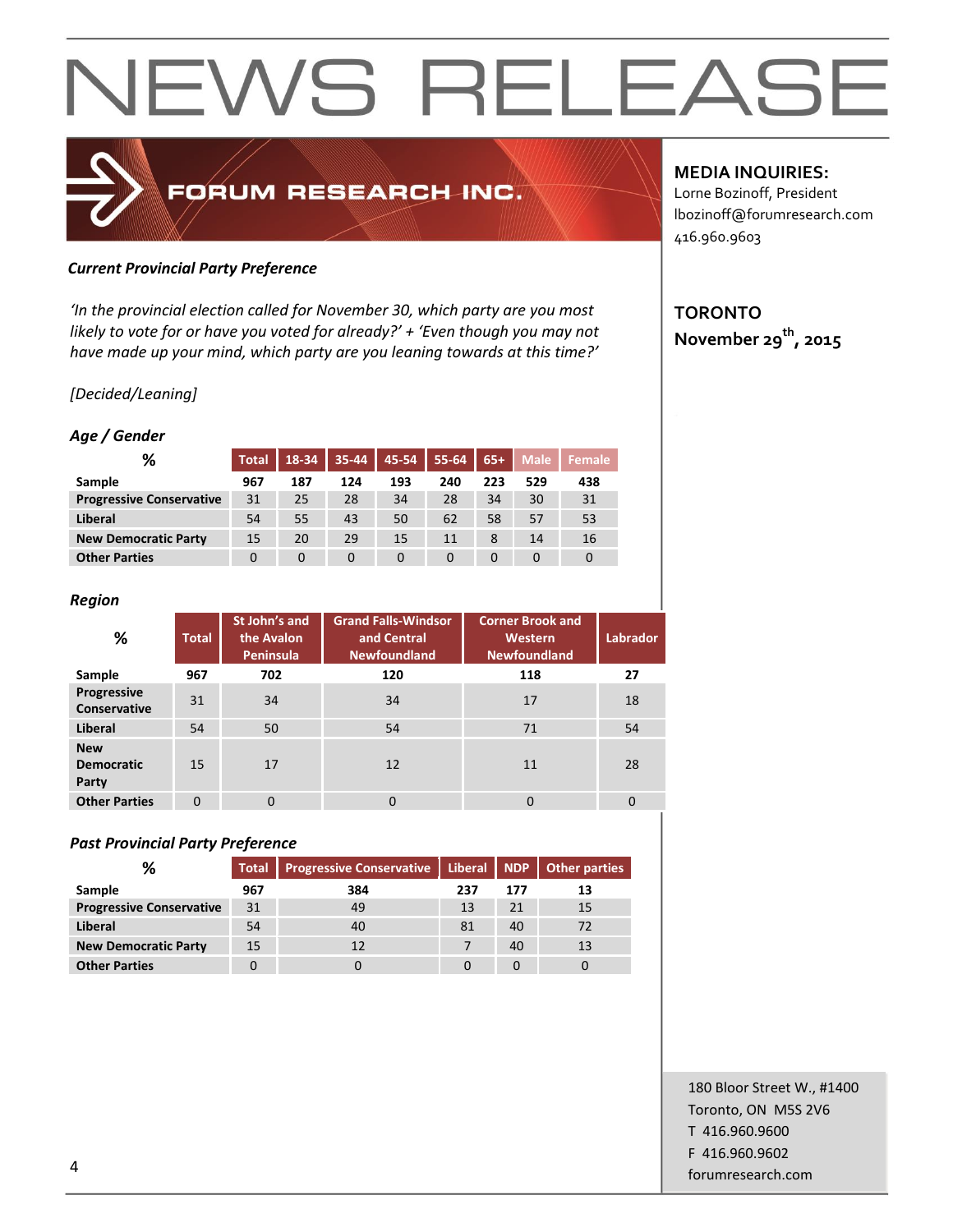#### *Paul Davis Approval*

*'Do you approve or disapprove of Paul Davis of the Progressive Conservatives?'*

FORUM RESEARCH INC.

#### *[All Respondents]*

#### *Age / Gender*

| %                 | <b>Total</b> | 18-34 | 35-44 | 45-54 | 55-64 | $65+$ | <b>Male</b> | Female |
|-------------------|--------------|-------|-------|-------|-------|-------|-------------|--------|
| Sample            | 1014         | 206   | 127   | 204   | 246   | 231   | 562         | 452    |
| <b>Approve</b>    | 40           | 31    | 39    | 45    | 47    | 43    | 37          | 43     |
| <b>Disapprove</b> | 42           | 38    | 40    | 49    | 41    | 45    | 47          | 37     |
| Don't know        | 18           | 31    | 21    | 6     | 12    | 12    | 16          | 20     |

#### *Region*

| %                 | <b>Total</b> | St John's and<br>the Avalon<br>Peninsula | <b>Grand Falls-Windsor</b><br>and Central<br><b>Newfoundland</b> | <b>Corner Brook and</b><br>Western<br><b>Newfoundland</b> | Labrador |
|-------------------|--------------|------------------------------------------|------------------------------------------------------------------|-----------------------------------------------------------|----------|
| Sample            | 1014         | 736                                      | 125                                                              | 121                                                       | 32       |
| Approve           | 40           | 42                                       | 40                                                               | 33                                                        | 36       |
| <b>Disapprove</b> | 42           | 43                                       | 41                                                               | 47                                                        | 29       |
| Don't<br>know     | 18           | 15                                       | 19                                                               | 20                                                        | 34       |

#### *Provincial Party Preference*

| %                 | <b>Total</b> | Progressive Conservative   Liberal   NDP   Other parties |     |     |    |
|-------------------|--------------|----------------------------------------------------------|-----|-----|----|
| Sample            | 1014         | 295                                                      | 494 | 160 | 18 |
| Approve           | 40           | 88                                                       | 20  | 28  | 24 |
| <b>Disapprove</b> | 42           |                                                          | 61  | 54  | 28 |
| Don't know        | 18           |                                                          | 20  | 17  | 48 |

#### **MEDIA INQUIRIES:**

Lorne Bozinoff, President lbozinoff@forumresearch.com 416.960.9603

### **TORONTO**

**November 29th, 2015**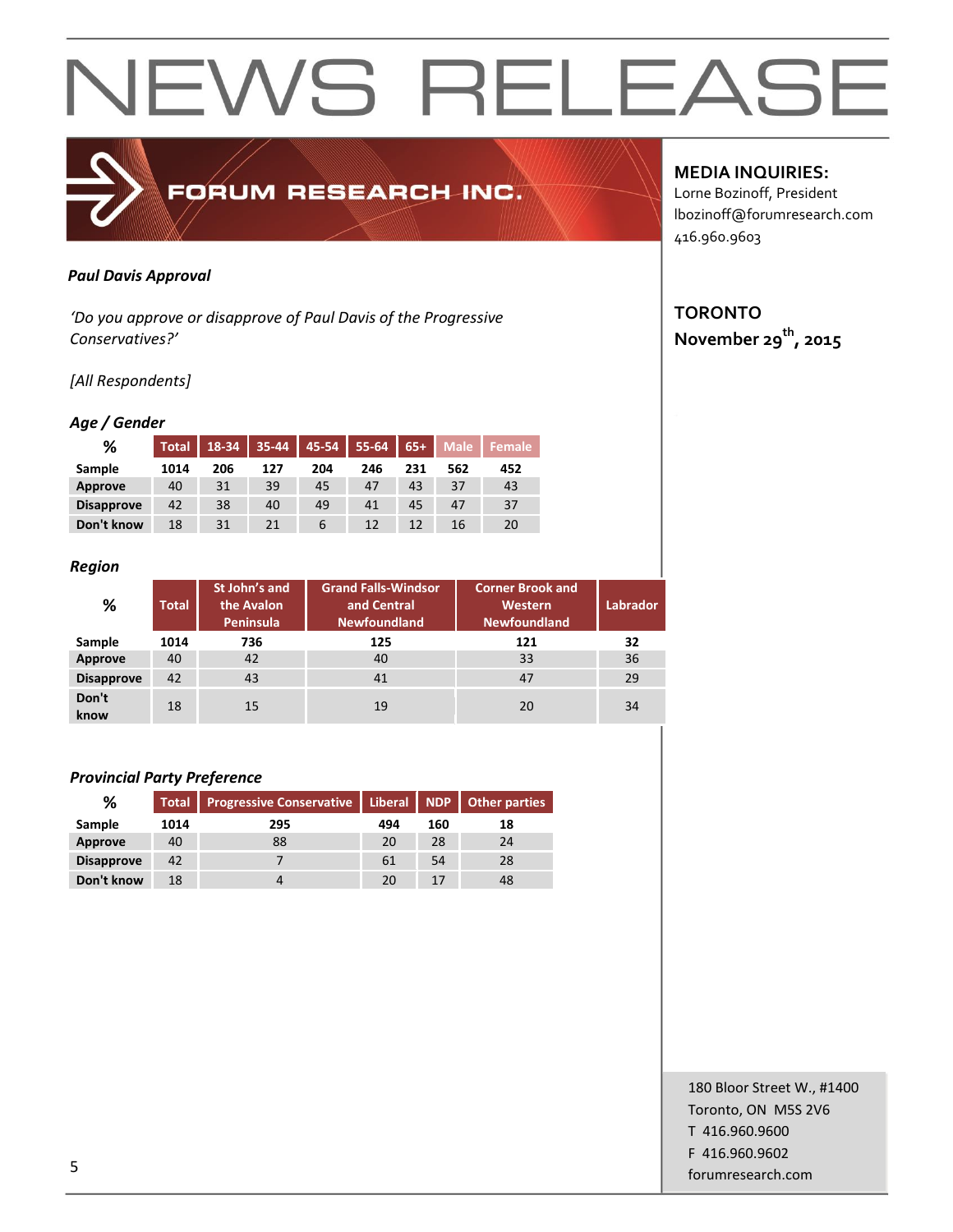

#### *Dwight Ball Approval*

*'Do you approve or disapprove of Dwight Ball of the Liberals?'*

#### *[All Respondents]*

#### *Age / Gender*

| %                 | <b>Total</b> | 18-34 | 35-44 | 45-54 | 55-64 | $65+$ | <b>Male</b> | <b>Female</b> |
|-------------------|--------------|-------|-------|-------|-------|-------|-------------|---------------|
| Sample            | 1014         | 206   | 127   | 204   | 246   | 231   | 562         | 452           |
| Approve           | 44           | 37    | 46    | 41    | 53    | 51    | 45          | 44            |
| <b>Disapprove</b> | 35           | 33    | 35    | 44    | 33    | 31    | 35          | 35            |
| Don't know        | 20           | 30    | 19    | 15    | 14    | 17    | 19          | 21            |

#### *Region*

| %                 | <b>Total</b> | St John's and<br>the Avalon<br>Peninsula | <b>Grand Falls-Windsor</b><br>and Central<br><b>Newfoundland</b> | <b>Corner Brook and</b><br>Western<br><b>Newfoundland</b> | Labrador |
|-------------------|--------------|------------------------------------------|------------------------------------------------------------------|-----------------------------------------------------------|----------|
| Sample            | 1014         | 736                                      | 125                                                              | 121                                                       | 32       |
| Approve           | 44           | 41                                       | 42                                                               | 59                                                        | 48       |
| <b>Disapprove</b> | 35           | 42                                       | 33                                                               | 20                                                        | 29       |
| Don't<br>know     | 20           | 17                                       | 25                                                               | 21                                                        | 22       |

#### *Provincial Party Preference*

| %                 | <b>Total</b> | <b>Progressive Conservative   Liberal   NDP   Other parties</b> |     |     |    |
|-------------------|--------------|-----------------------------------------------------------------|-----|-----|----|
| Sample            | 1014         | 295                                                             | 494 | 160 | 18 |
| Approve           | 44           | 11                                                              | 74  | 25  | 17 |
| <b>Disapprove</b> | 35           | 76                                                              | 10  | 51  | 35 |
| Don't know        | 20           | 13                                                              | 16  | 24  | 48 |

#### **MEDIA INQUIRIES:**

Lorne Bozinoff, President lbozinoff@forumresearch.com 416.960.9603

### **TORONTO**

**November 29th, 2015**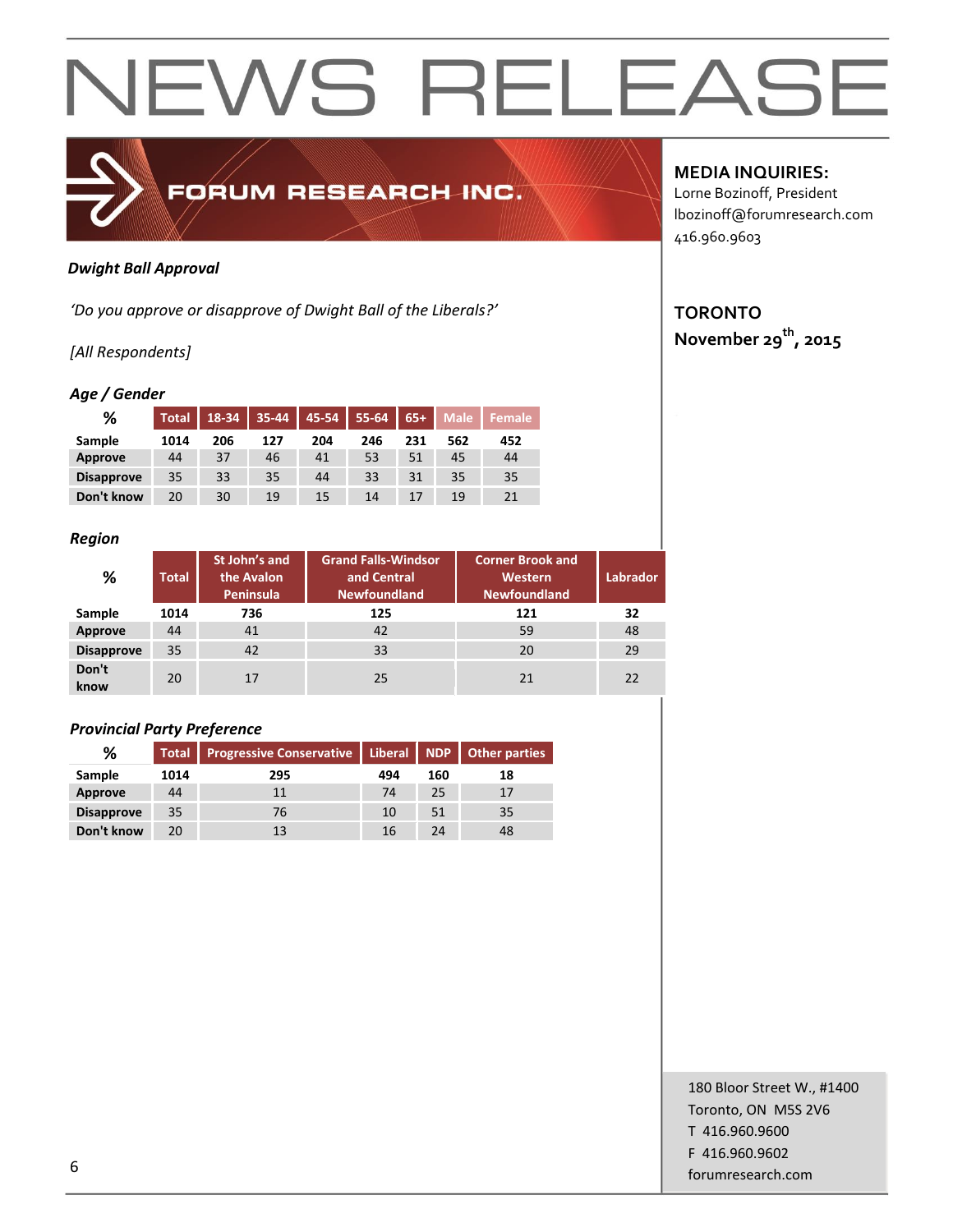

#### *Earle McCurdy Approval*

*'Do you approve or disapprove of Earle McCurdy of the NDP?'*

#### *[All Respondents]*

#### *Age / Gender*

| %                 | <b>Total</b> | 18-34 | 35-44 | 45-54 | 55-64 | $65+$ | <b>Male</b> | Female |
|-------------------|--------------|-------|-------|-------|-------|-------|-------------|--------|
| Sample            | 1014         | 206   | 127   | 204   | 246   | 231   | 562         | 452    |
| Approve           | 27           | 26    | 31    | 30    | 26    | 25    | 29          | 26     |
| <b>Disapprove</b> | 46           | 37    | 41    | 54    | 52    | 51    | 48          | 44     |
| Don't know        | 27           | 38    | 28    | 16    | 22    |       | 23          | 31     |

#### *Region*

| -<br>%            | <b>Total</b> | St John's and<br>the Avalon<br>Peninsula | <b>Grand Falls-Windsor</b><br><b>Corner Brook and</b><br>and Central<br>Western<br><b>Newfoundland</b><br><b>Newfoundland</b> |     | <b>Labrador</b> |
|-------------------|--------------|------------------------------------------|-------------------------------------------------------------------------------------------------------------------------------|-----|-----------------|
| Sample            | 1014         | 736                                      | 125                                                                                                                           | 121 | 32              |
| Approve           | 27           | 30                                       | 28                                                                                                                            | 21  | 19              |
| <b>Disapprove</b> | 46           | 48                                       | 45                                                                                                                            | 41  | 38              |
| Don't<br>know     | 27           | 22                                       | 27                                                                                                                            | 38  | 43              |

#### *Provincial Party Preference*

| %                 |      | Total Progressive Conservative   Liberal   NDP   Other parties |     |     |    |
|-------------------|------|----------------------------------------------------------------|-----|-----|----|
| Sample            | 1014 | 295                                                            | 494 | 160 | 18 |
| Approve           | 27   | 19                                                             | 23  | 64  |    |
| <b>Disapprove</b> | 46   | 61                                                             | 50  | 16  | 42 |
| Don't know        | 27   | 20                                                             | 28  | 19  | 58 |

#### **MEDIA INQUIRIES:**

Lorne Bozinoff, President lbozinoff@forumresearch.com 416.960.9603

### **TORONTO**

**November 29th, 2015**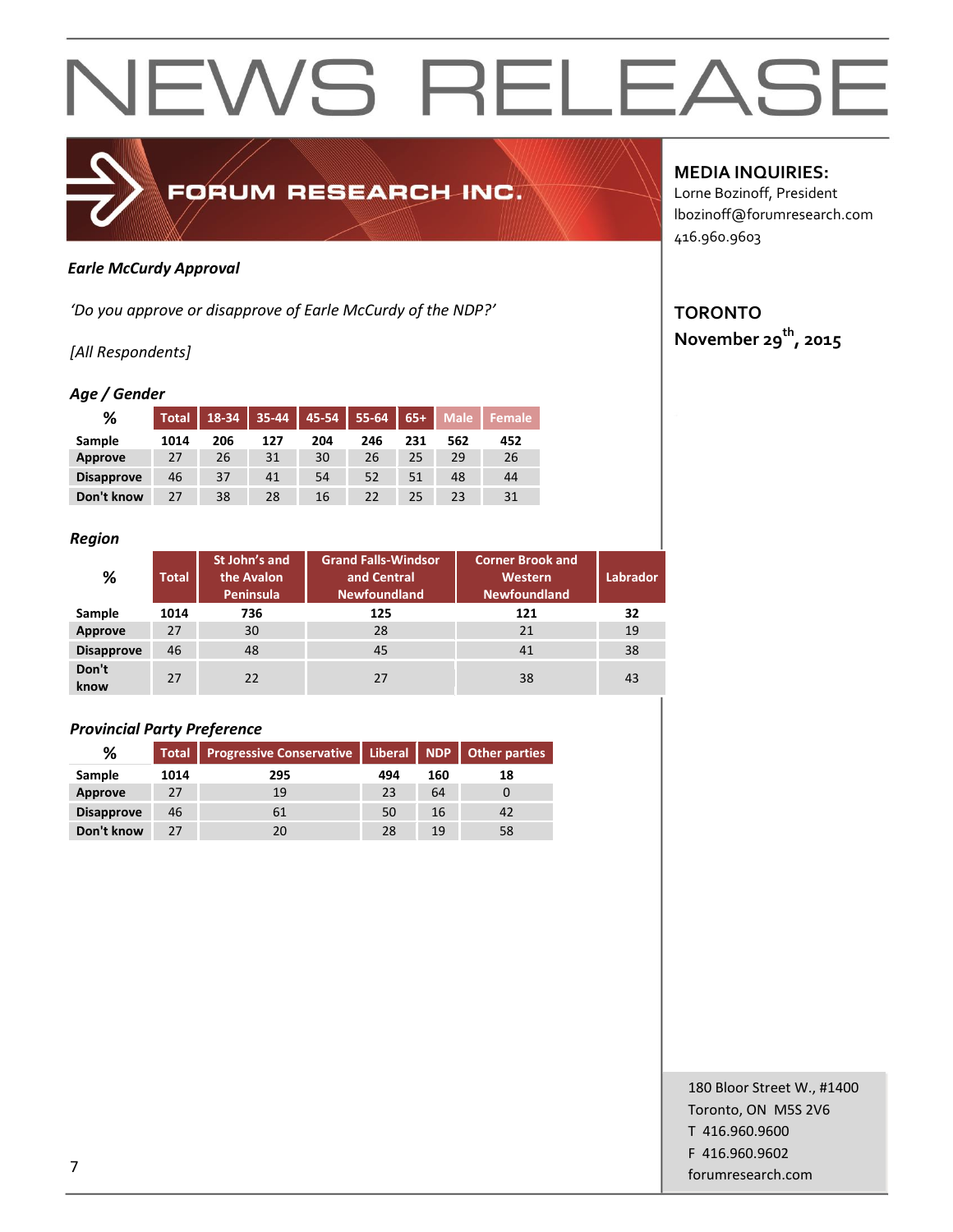

#### *Best Premier of NL*

*'Regardless of which party you would vote for, who do you think would make the best Premier of Newfoundland and Labrador?'*

#### *[All Respondents]*

#### *Age / Gender*

| ℅                    | <b>Total</b> | 18-34 | 35-44 | 45-54 | $55 - 64$ | $65+$ | <b>Male</b> | <b>Female</b> |
|----------------------|--------------|-------|-------|-------|-----------|-------|-------------|---------------|
| Sample               | 1014         | 206   | 127   | 204   | 246       | 231   | 562         | 452           |
| <b>Paul Davis</b>    | 33           | 28    | 31    | 37    | 36        | 37    | 30          | 36            |
| <b>Dwight Ball</b>   | 35           | 24    | 35    | 33    | 47        | 41    | 36          | 33            |
| <b>Earle McCurdy</b> | 11           | 11    | 13    | 15    | 6         | 8     | 12          | 10            |
| None of these        | 13           | 19    | 12    | 10    | 9         | 11    | 15          | 10            |
| Don't know           | 9            | 18    | 9     | 5     | 3         | 4     |             | 11            |

#### *Region*

| ℅                            | <b>Total</b> | St John's and<br>the Avalon<br>Peninsula | <b>Grand Falls-Windsor</b><br>and Central<br><b>Newfoundland</b> | <b>Corner Brook and</b><br>Western<br>Newfoundland | <b>Labrador</b> |
|------------------------------|--------------|------------------------------------------|------------------------------------------------------------------|----------------------------------------------------|-----------------|
| Sample                       | 1014         | 736                                      | 125                                                              | 121                                                | 32              |
| <b>Paul Davis</b>            | 33           | 35                                       | 34                                                               | 27                                                 | 32              |
| <b>Dwight</b><br><b>Ball</b> | 35           | 32                                       | 33                                                               | 46                                                 | 31              |
| Earle<br><b>McCurdy</b>      | 11           | 12                                       | 11                                                               | 7                                                  | $\overline{7}$  |
| None of<br>these             | 13           | 13                                       | 11<br>11                                                         |                                                    | 19              |
| Don't<br>know                | 9            | 8                                        | 9                                                                | 8                                                  | 11              |

#### *Provincial Party Preference*

| ℅                    | <b>Total</b> | <b>Progressive Conservative</b> | Liberal   NDP |     | Other parties  |
|----------------------|--------------|---------------------------------|---------------|-----|----------------|
| Sample               | 1014         | 295                             | 494           | 160 | 18             |
| <b>Paul Davis</b>    | 33           | 84                              | 14            | 14  | 17             |
| <b>Dwight Ball</b>   | 35           | 4                               | 63            | 15  | $\overline{4}$ |
| <b>Earle McCurdy</b> | 11           |                                 | 4             | 45  |                |
| None of these        | 13           |                                 | 12            | 11  | 58             |
| Don't know           | 9            |                                 |               | 15  | 20             |

#### **MEDIA INQUIRIES:**

Lorne Bozinoff, President lbozinoff@forumresearch.com 416.960.9603

### **TORONTO**

**November 29th, 2015**

180 Bloor Street W., #1400 Toronto, ON M5S 2V6 T 416.960.9600 F 416.960.9602 end to the state of the state of the state of the state of the state of the state of the state of the state of the state of the state of the state of the state of the state of the state of the state of the state of the sta